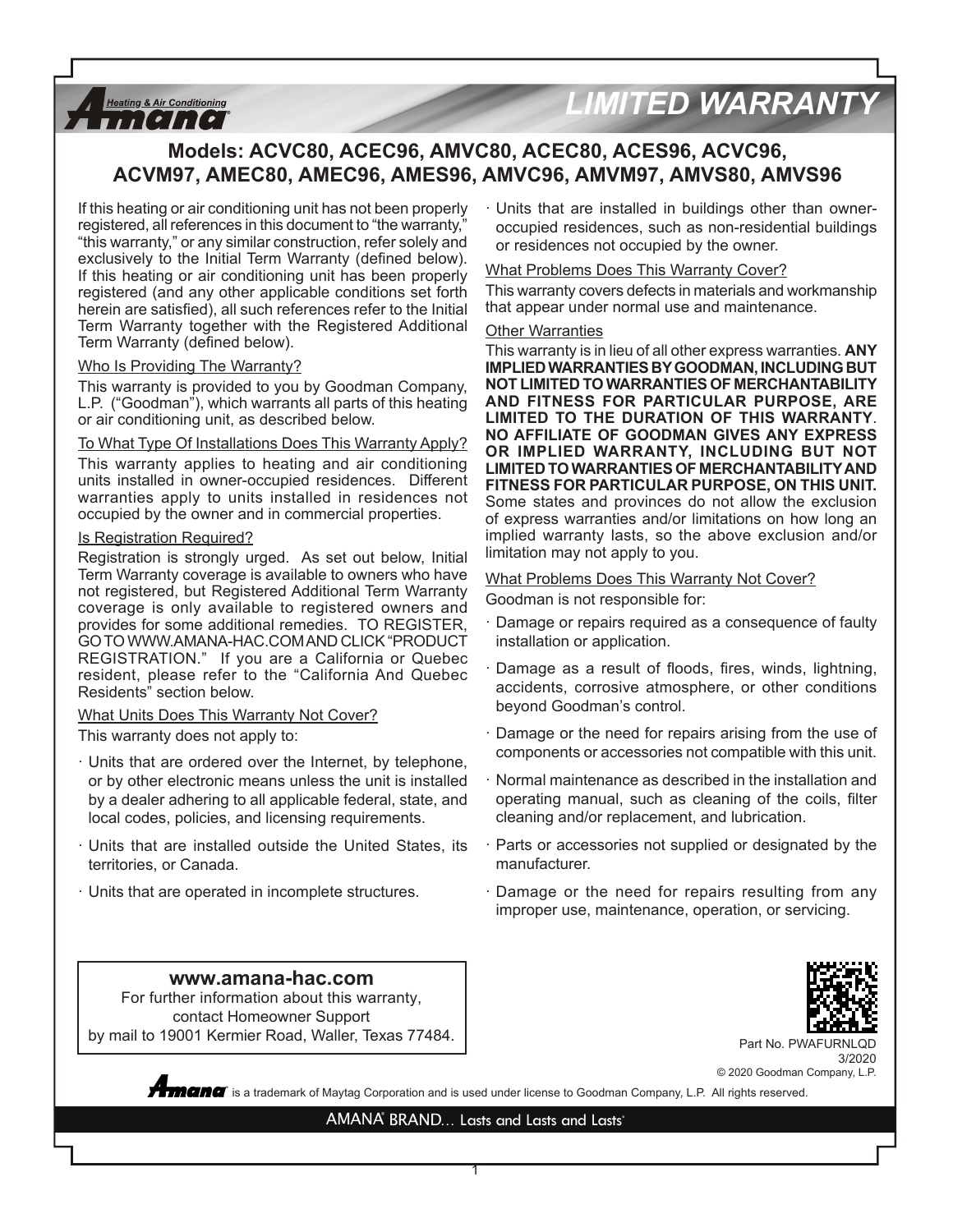# *LIMITED WARRANTY*

# **Models: ACVC80, ACEC96, AMVC80, ACEC80, ACES96, ACVC96, ACVM97, AMEC80, AMEC96, AMES96, AMVC96, AMVM97, AMVS80, AMVS96**

- Damage or failure of the unit to start due to interruption in electrical service or inadequate electrical service.
- · Any damage caused by frozen or broken water pipes in the event of equipment failure.
- Changes in the appearance of the unit that do not affect its performance.
- · Replacement of fuses and replacement or resetting of circuit breakers.

#### When Does Warranty Coverage Begin?

**Heating & Air Conditioning** *THEIRE* 

Warranty coverage begins on the "installation date." The installation date is one of three dates depending on the circumstances of purchase:

- (1) For units installed in a newly constructed residence, the installation date is the date the owner purchases the residence from the builder.
- (2) For units installed in existing residences, the installation date is the date that the unit is originally installed.
- (3) If the date the owner purchases the residence from the builder or the date the unit is originally installed cannot be verified, the installation date is three months after the manufacture date. The first four digits of the serial number (YYMM) on the unit indicate the manufacture date. For example, a serial number beginning with "1306" indicates the unit was manufactured in June 2013.

#### How Long Does Warranty Coverage Last?

Registration is not required to obtain warranty coverage, but registration entitles the owner to the Registered Additional Term Warranty described in the following paragraph. If the unit is not registered, the warranty lasts for a period up to (1) 20 YEARS after the installation date for the heat exchanger and (2) 5 YEARS after the installation date for all other parts (the "Initial Term Warranty").

If the unit is properly registered online within 60 days after the installation date, an additional warranty (the "Registered Additional Term Warranty") is provided and lasts for as long as the original registered owner or his or her spouse ("registered owner") own and reside in the home in which the unit was originally installed, (1) for the lifetime of the registered owner for the heat exchanger and (2) for a period up to 10 YEARS after the installation date for all other parts. TO REGISTER, GO TO WWW.AMANA-HAC. COM AND CLICK "PRODUCT REGISTRATION." Some

states and provinces do not allow limitation of warranty coverage to registered owner, so the above limitation may not apply to you. If you are a California or Quebec resident, please refer to the "California And Quebec Residents" section below.

Neither of these warranties continues after the unit is removed from the location where it was originally installed.

The replacement of a part or unit under this warranty does not extend the warranty period. In other words, Goodman warrants a replacement part or unit only for the period remaining in the applicable warranty that commenced on the installation date.

#### What Will Goodman Do To Correct Problems?

Goodman will furnish a replacement part, without charge for the part only, to replace any part that is found to be defective due to workmanship or materials under normal use and maintenance. Furnishing of the replacement part is Goodman's only responsibility under this warranty to owners who have not properly registered the unit and the furnishing of the replacement part is the unregistered owner's only remedy. It is also Goodman's only responsibility and the only remedy for registered owners except for the limited unit replacement remedy for registered owners set out below.

For registered owners, for a heat exchanger that is covered by the lifetime warranty and that fails, Goodman will replace the unit with a new, equivalent furnace.

If you are a California or Quebec resident, please refer to the "California And Quebec Residents" section below.

THE OWNER AGREES THAT THESE REMEDIES ARE THE OWNER'S EXCLUSIVE REMEDIES FOR BREACH OF ALL WARRANTIES, EXPRESS OR IMPLIED.

What Won't Goodman Do To Correct Problems?

Goodman will not pay for:

- · Labor, freight, or any other cost associated with the service, repair, or operation of the unit.
- Electricity or fuel costs, or increases in electricity or fuel costs, for any reason, including additional or unusual use of supplemental electric heat.
- · Lodging or transportation charges.

**WHETHER ANY CLAIM IS BASED ON NEGLIGENCE OR OTHER TORT, BREACH OF WARRANTY OR OTHER BREACH OF CONTRACT, OR ANY OTHER THEORY, NEITHER GOODMAN NOR ANY OF ITS AFFILIATES**

> Part No. PWAFURNLQD 3/2020 © 2020 Goodman Company, L.P.

**®** is a trademark of Maytag Corporation and is used under license to Goodman Company, L.P. All rights reserved.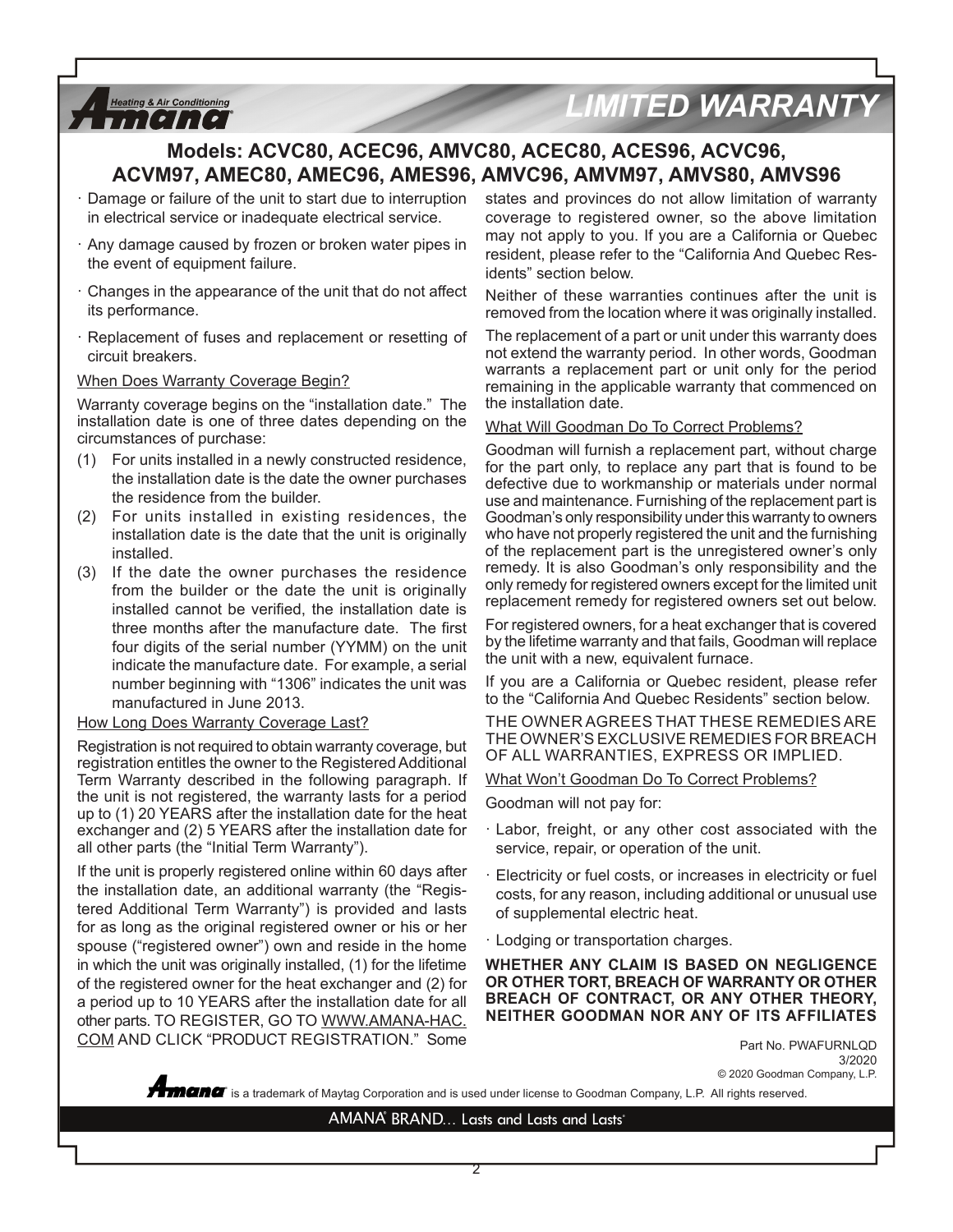# **LIMITED WARRANTY**

### **Models: ACVC80, ACEC96, AMVC80, ACEC80, ACES96, ACVC96, ACVM97, AMEC80, AMEC96, AMES96, AMVC96, AMVM97, AMVS80, AMVS96**

**SHALL IN ANY EVENT BE LIABLE FOR INCIDENTAL OR CONSEQUENTIAL DAMAGES, INCLUDING BUT NOT LIMITED TO LOST PROFITS, LOSS OF USE OF A UNIT, EXTRA UTILITY EXPENSES, OR DAMAGES TO PROPERTY.** Some states and provinces do not allow the exclusion or limitation of incidental or consequential damages, so the above exclusion may not apply to you.

How Can The Owner Receive Warranty Service?

**Heating & Air Conditioning**  $11$ [[[[[

If there is a problem with the unit, contact a licensed contractor.

To receive a replacement unit when applicable, a licensed contractor must bring the unit to an Amana heating and air conditioning products distributor.

To receive a replacement part, a licensed contractor must bring the defective part to an Amana heating and air conditioning products distributor.

For more information about the warranty, write to Homeowner Support, 19001 Kermier Road, Waller, Texas 77484.

This warranty gives you specific legal rights, and you may also have other rights that vary from state to state or province to province.

#### California And Quebec Residents

California and Quebec residents do not need to register the product in order to get all of the rights and remedies of registered owners under this warranty, but Registered Additional Term Warranty coverage is only available to the original owner of this unit and his or her spouse. The arbitration provisions of this warranty shall not apply to residents of Quebec.

#### Where Can Any Legal Remedies Be Pursued?

ARBITRATION CLAUSE. IMPORTANT. PLEASE REVIEW THIS ARBITRATION CLAUSE. IT AFFECTS YOUR LEGAL RIGHTS.

- *1. Parties*: This arbitration clause affects your rights against Goodman and any of its affiliates or employees or agents, successors, or assigns, all of whom together are referred to below as "we" or "us" for ease of reference.
- *2. ARBITRATION REQUIREMENT***: EXCEPT AS STATED BELOW, ANY DISPUTE BETWEEN YOU AND ANY OF US SHALL BE DECIDED BY NEUTRAL, BINDING ARBITRATION RATHER THAN IN COURT OR BY JURY TRIAL.** "Dispute" will be

given the broadest possible meaning allowable by law. It includes any dispute, claim, or controversy arising from or relating to your purchase of this heating or air conditioning unit, any warranty upon the unit, or the unit's condition. It also includes determination of the scope or applicability of this Arbitration Clause. The arbitration requirement applies to claims in contract and tort, pursuant to statute, or otherwise.

- *3. CLASS-ARBITRATION WAIVER***: ARBITRATION IS HANDLED ON AN INDIVIDUAL BASIS. IF A DISPUTE IS ARBITRATED, YOU AND WE EXPRESSLY WAIVE ANY RIGHT TO PARTICIPATE AS A CLASS REPRESENTATIVE OR CLASS MEMBER ON ANY CLASS CLAIM YOU MAY HAVE AGAINST US OR WE AGAINST YOU, OR AS A PRIVATE ATTORNEY GENERAL OR IN ANY OTHER REPRESENTATIVE CAPACITY. YOU AND WE ALSO WAIVE ANY RIGHT TO CLASS ARBITRATION OR ANY CONSOLIDATION OF INDIVIDUAL ARBITRATIONS.**
- *4. Discovery and Other Rights*: Discovery and rights to appeal in arbitration are generally more limited than in a lawsuit. This applies to both you and us. Other rights that you or we would have in court may not be available in arbitration. Please read this Arbitration Clause and consult the rules of the arbitration organizations listed below for more information.
- *5. SMALL CLAIMS COURT OPTION***: YOU MAY CHOOSE TO LITIGATE ANY DISPUTE BETWEEN YOU AND ANY OF US IN SMALL CLAIMS COURT, RATHER THAN IN ARBITRATION, IF THE DISPUTE MEETS ALL REQUIREMENTS TO BE HEARD IN SMALL CLAIMS COURT.**
- *6. Governing Law*: For residents of the United States, the procedures and effect of the arbitration will be governed by the Federal Arbitration Act (9 U.S.C. § 1 et seq.) rather than by state law concerning arbitration. For residents of Canada, the procedures and effect of the arbitration will be governed by the applicable arbitration law of the province in which you purchased your unit. The law governing your substantive warranty rights and other claims will be the law of the state or province in which you purchased your unit. Any court having jurisdiction may enter judgment on the arbitration award.

Part No. PWAFURNLQD 3/2020 © 2020 Goodman Company, L.P.

 $\degree$  is a trademark of Maytag Corporation and is used under license to Goodman Company, L.P. All rights reserved.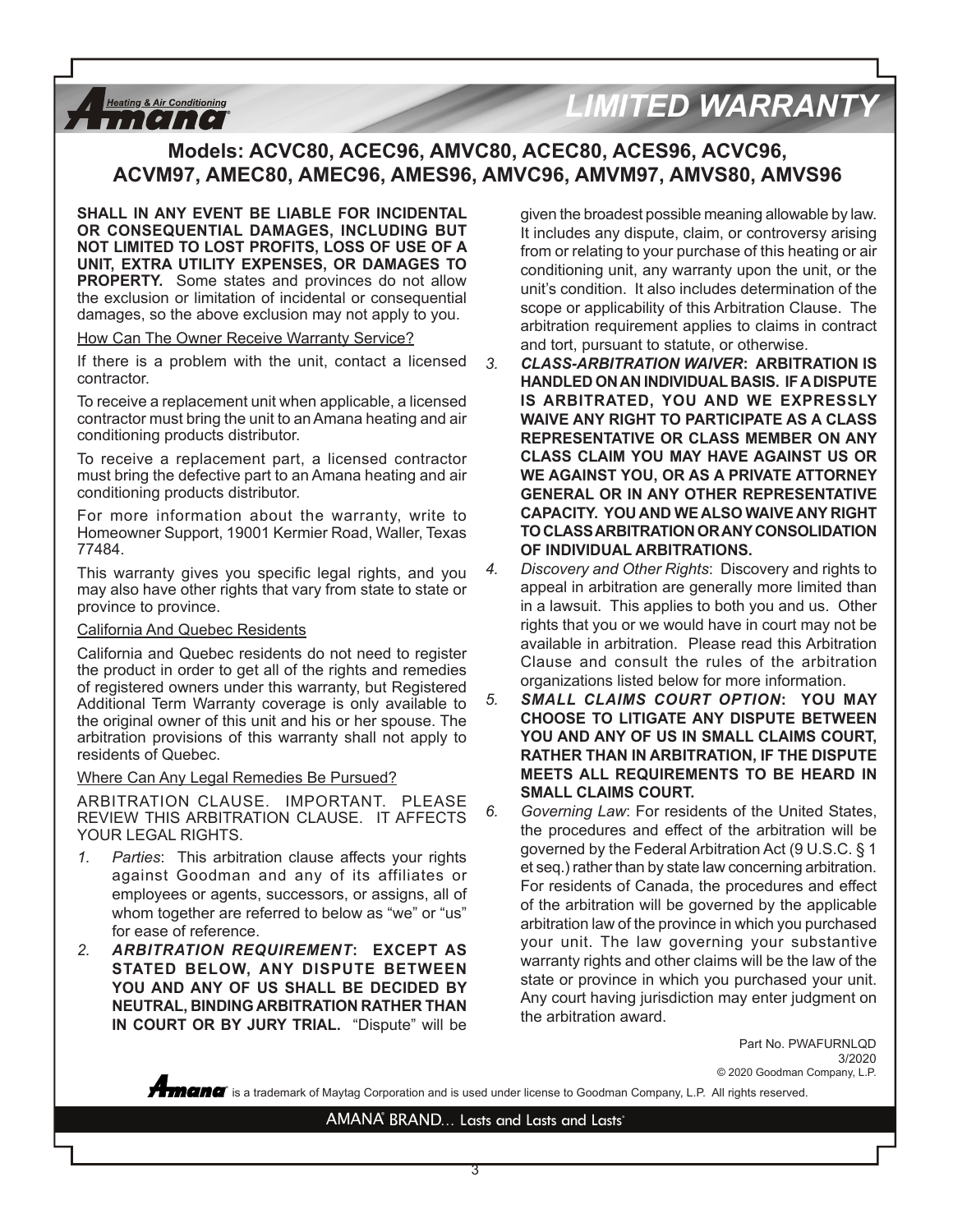# **LIMITED WARRANT**

# **Models: ACVC80, ACEC96, AMVC80, ACEC80, ACES96, ACVC96, ACVM97, AMEC80, AMEC96, AMES96, AMVC96, AMVM97, AMVS80, AMVS96**

7. *Rules of the Arbitration*: If the amount in controversy is less than \$250,000, the arbitration will be decided by a single arbitrator. If the amount in controversy is greater than or equal to \$250,000, the arbitration will be decided by a panel of three arbitrators. The arbitrator(s) will be chosen pursuant to the rules of the administering arbitration organization. United States residents may choose the American Arbitration Association (1633 Broadway, 10<sup>th</sup> Floor, New York, NY 10019, www.adr.org), JAMS (1920 Main Street, Ste. 300, Irvine, CA 92614, www.jamsadr.com), or, subject to our approval, any other arbitration organization. In addition, Canadian residents may choose the ADR Institute of Canada (234 Eglinton Ave. East, Suite 405, Toronto, Ontario, M4P 1K5, www.amic.org). These organizations' rules can be obtained by contacting the organization or visiting its website. If the chosen arbitration organization's rules conflict with this Arbitration Clause, the provisions of this Arbitration Clause control. The award of the arbitrator(s) shall be final and binding on all parties.

**Heating & Air Conditioning** *FILITET* 

- *8. Location of the Arbitration Hearing*: Unless applicable law provides otherwise, the arbitration hearing for United States residents will be conducted in the federal judicial district in which you reside or, for Canadian residents, in the province in which you reside.
- *9. Costs of the Arbitration*: Each party is responsible for its own attorney, expert, and other fees unless applicable law requires otherwise. Goodman will pay your share of the fees charged by the arbitration organization and arbitrator(s) beyond the first \$200. Where permissible by law, you may be required to reimburse Goodman for the fees of the arbitration organization and arbitrator(s) in whole or in part by decision of the arbitrator(s) at the discretion of the arbitrator(s).

*10. Survival and Enforceability of this Arbitration Clause*: This Arbitration Clause shall survive the expiration or termination, or any transfer, of the warranty on your unit. If any part of this Arbitration Clause, except waivers of class-action rights, is found to be unenforceable for any reason, the remainder of this clause and the warranty shall remain enforceable. If, in a case in which class-action allegations have been made, the waiver of class-action rights under this warranty is found to be unenforceable with respect to any part of the dispute, the parts of the dispute as to which the waiver of class-action rights have been found unenforceable will be severed and will proceed in court without reference or application of this Arbitration Clause. Any remaining parts will proceed in arbitration.

> Part No. PWAFURNLQD 3/2020 © 2020 Goodman Company, L.P.

**®** is a trademark of Maytag Corporation and is used under license to Goodman Company, L.P. All rights reserved.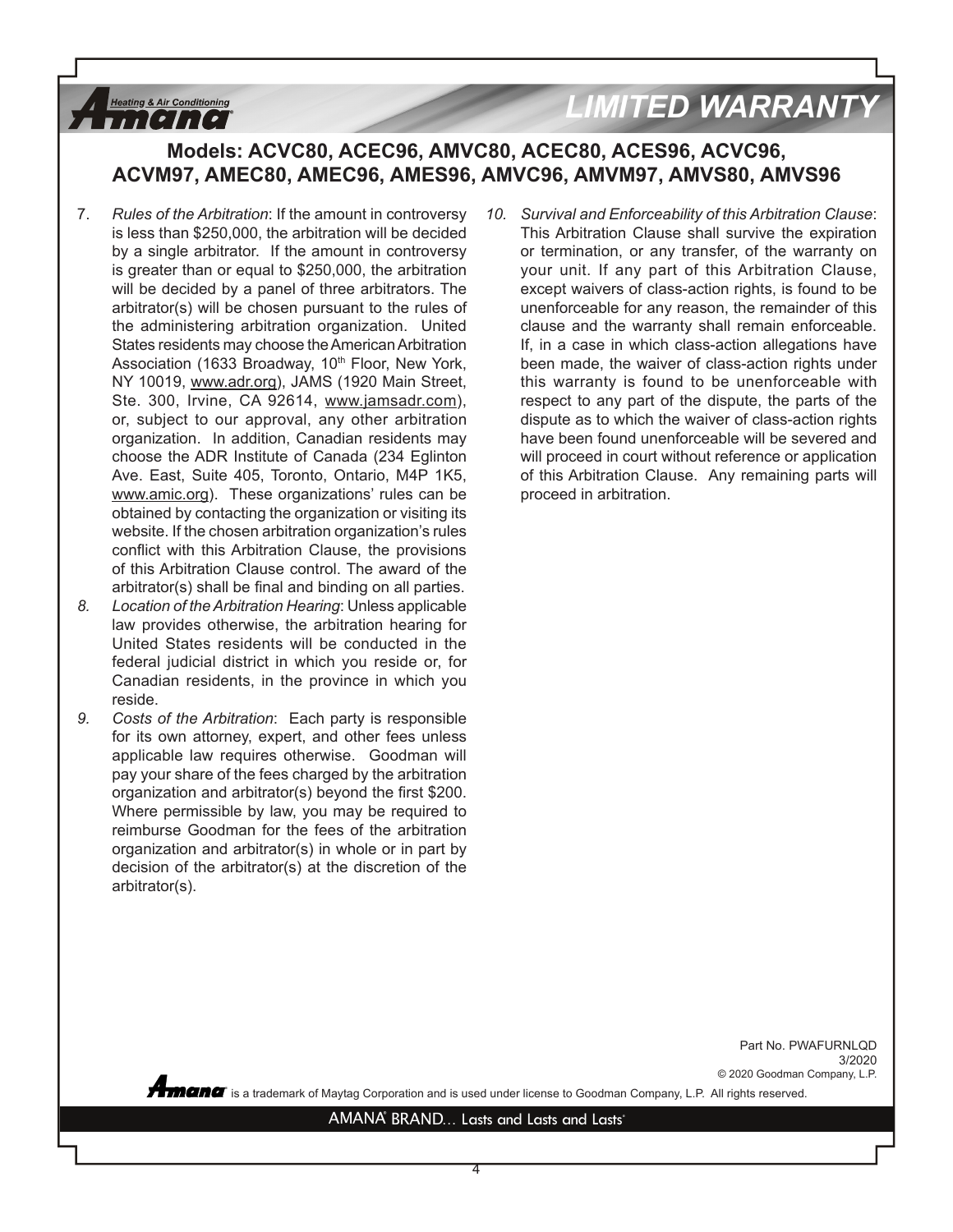### *NON-OWNER OCCUPIED RESIDENCE WARRANTY* **Heating & Air Conditioning**

## **Models: ACVC80, ACEC96, AMVC80, ACEC80, ACES96, ACVC96, ACVM97, AMEC80, AMEC96, AMES96, AMVC96, AMVM97, AMVS80, AMVS96**

If this heating or air conditioning unit has not been properly registered, all references in this document to "the warranty," "this warranty," or any similar construction, refer solely and exclusively to the Initial Term Warranty (defined below). If this heating or air conditioning unit has been properly registered (and any other applicable conditions set forth herein are satisfied), all such references refer to the Initial Term Warranty together with the Registered Additional Term Warranty (defined below).

#### Who Is Providing The Warranty?

This warranty is provided to you by Goodman Company, L.P. ("Goodman"), which warrants all parts of this heating or air conditioning unit, as described below.

#### To What Type Of Installations Does This Warranty Apply?

This warranty applies to heating and air conditioning units installed in residences not occupied by the owner. Different warranties apply to units installed in owner-occupied residences and in commercial properties.

#### Is Registration Required?

Registration is strongly urged. As set out below, Initial Term Warranty coverage is available to owners who have not registered, but Registered Additional Term Warranty coverage is only available to registered owners. TO REGISTER, GO TO WWW.AMANA-HAC.COM AND CLICK "PRODUCT REGISTRATION."

#### What Units Does This Warranty Not Cover?

This warranty does not apply to:

- · Units that are ordered over the Internet, by telephone, or by other electronic means unless the unit is installed by a dealer adhering to all applicable federal, state, and local codes, policies, and licensing requirements.
- · Units that are installed outside the United States, its territories, or Canada.
- · Units that are operated in incomplete structures.
- · Units that are installed in buildings other than residences not occupied by the owner, such as non-residential buildings or owner-occupied residences.

#### What Problems Does This Warranty Cover?

This warranty covers defects in materials and workmanship that appear under normal use and maintenance.

#### Other Warranties

**THIS WARRANTY IS PROVIDED IN LIEU OF ANY OTHER WARRANTIES, WHETHER BY GOODMAN OR ANY OF ITS AFFILIATES, EXPRESS OR IMPLIED, INCLUDING ANY IMPLIED WARRANTY OF MERCHANTABILITY OR FITNESS FOR A PARTICULAR PURPOSE.**

#### What Problems Does This Warranty Not Cover?

Goodman is not responsible for:

- · Damage or repairs required as a consequence of faulty installation or application.
- Damage as a result of floods, fires, winds, lightning, accidents, corrosive atmosphere, or other conditions beyond Goodman's control.
- Damage or the need for repairs arising from the use of components or accessories not compatible with this unit.
- · Normal maintenance as described in the installation and operating manual, such as cleaning of the coils, filter cleaning and/or replacement, and lubrication.
- Parts or accessories not supplied or designated by the manufacturer.
- Damage or the need for repairs resulting from any improper use, maintenance, operation, or servicing.
- · Damage or failure of the unit to start due to interruption in electrical service or inadequate electrical service.
- · Any damage caused by frozen or broken water pipes in the event of equipment failure.
- · Changes in the appearance of the unit that do not affect its performance.
- · Replacement of fuses and replacement or resetting of circuit breakers.

#### When Does Warranty Coverage Begin?

Warranty coverage begins on the "installation date." The installation date is one of two dates:

(1) The installation date is the date that the unit is originally installed.

> Part No. PWAFURNLQD 3/2020 © 2020 Goodman Company, L.P.

 $\degree$  is a trademark of Maytag Corporation and is used under license to Goodman Company, L.P. All rights reserved.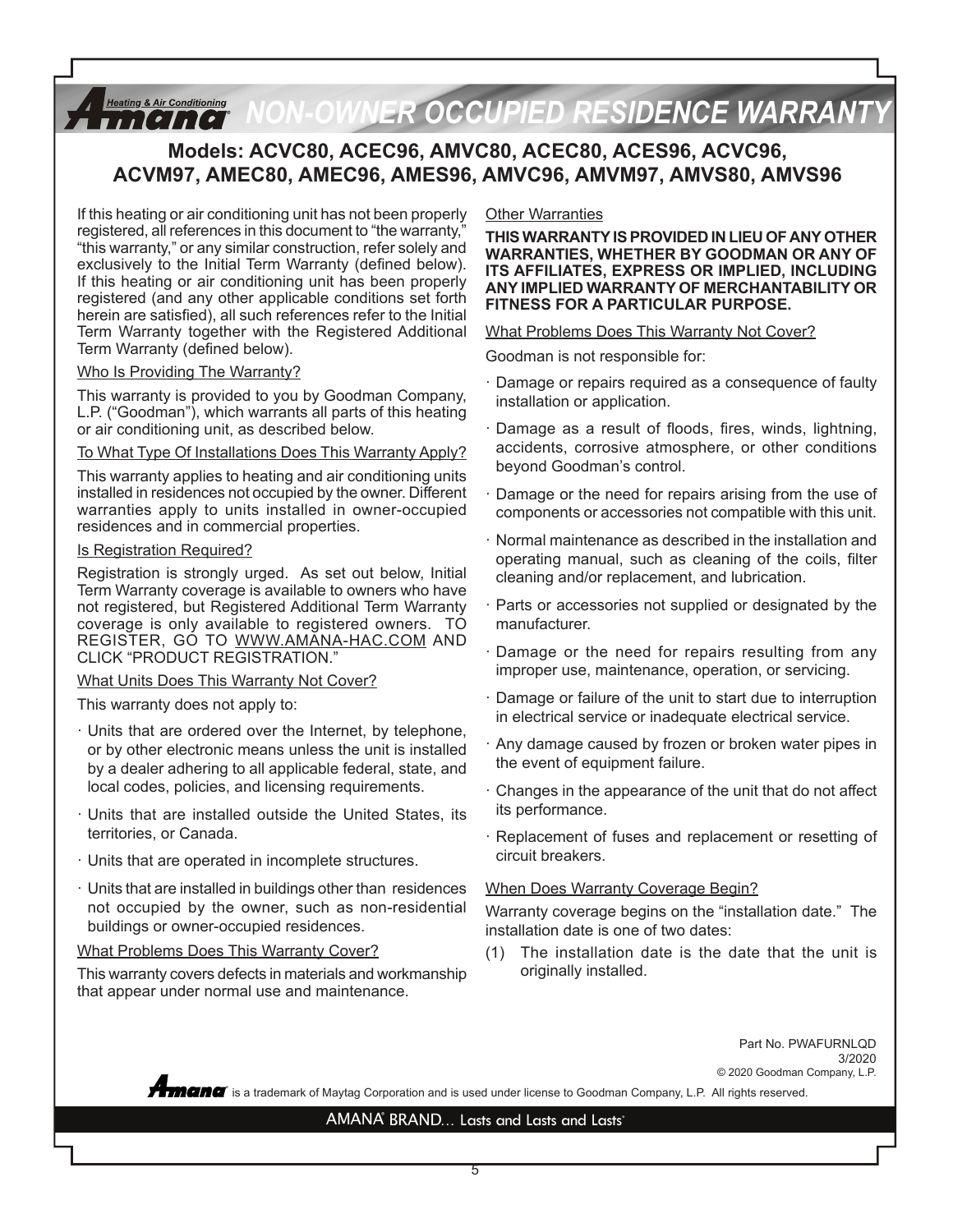# *Heating & Air Conditioning* NON-OWNER OCCUPIED RESIDENCE WARRANTY

## **Models: ACVC80, ACEC96, AMVC80, ACEC80, ACES96, ACVC96, ACVM97, AMEC80, AMEC96, AMES96, AMVC96, AMVM97, AMVS80, AMVS96**

(2) If the date the unit is originally installed cannot be verified, the installation date is three months after the manufacture date. The first four digits of the serial number (YYMM) on the unit indicate the manufacture date. For example, a serial number beginning with "1306" indicates the unit was manufactured in June 2013.

#### How Long Does Warranty Coverage Last?

Registration is not required to obtain warranty coverage, but registration entitles the owner to the Registered Additional Term Warranty described in the following paragraph. If the unit is not registered, the warranty lasts for a period up to (1) 20 YEARS after the installation date for the heat exchanger and (2) 5 YEARS after the installation date for all other parts (the "Initial Term Warranty").

If the unit is properly registered online within 60 days after the installation date, an additional warranty (the "Registered Additional Term Warranty") is provided and lasts for as long as the original registered owner ("registered owner") owns the residence in which the unit was originally installed, (1) for a period up to 20 YEARS after the installation date for the heat exchanger and (2) for a period up to 10 YEARS after the installation date for all other parts. TO REGISTER, GO TO WWW.AMANA-HAC. COM AND CLICK "PRODUCT REGISTRATION."

Neither of these warranties continues after the unit is removed from the location where it was originally installed.

The replacement of a part under this warranty does not extend the warranty period. In other words, Goodman warrants a replacement part only for the period remaining in the applicable warranty that commenced on the installation date.

#### What Will Goodman Do To Correct Problems?

Goodman will furnish a replacement part, without charge for the part only, to replace any part that is found to be defective due to workmanship or materials under normal use and maintenance. Furnishing of the replacement part is Goodman's only responsibility under this warranty.

THE OWNER AGREES THAT THESE REMEDIES ARE THE OWNER'S EXCLUSIVE REMEDIES FOR BREACH OF ALL WARRANTIES.

### What Won't Goodman Do To Correct Problems? Goodman will not pay for:

- · Labor, freight, or any other cost associated with the service, repair, or operation of the unit.
- · Electricity or fuel costs, or increases in electricity or fuel costs, for any reason, including additional or unusual use of supplemental electric heat.
- · Lodging or transportation charges.

**WHETHER ANY CLAIM IS BASED ON NEGLIGENCE OR OTHER TORT, BREACH OF WARRANTY OR OTHER BREACH OF CONTRACT, OR ANY OTHER THEORY, NEITHER GOODMAN NOR ANY OF ITS AFFILIATES SHALL IN ANY EVENT BE LIABLE FOR INCIDENTAL OR CONSEQUENTIAL DAMAGES, INCLUDING BUT NOT LIMITED TO LOST PROFITS, LOSS OF USE OF A UNIT, EXTRA UTILITY EXPENSES, OR DAMAGES TO PROPERTY.**

How Can The Owner Receive Warranty Service?

If there is a problem with the unit, contact a licensed contractor.

To receive a replacement part, a licensed contractor must bring the defective part to an Amana heating and air conditioning products distributor.

For more information about the warranty, write to Homeowner Support, 19001 Kermier Road, Waller, Texas 77484.

Where Can Any Legal Remedies Be Pursued?

ARBITRATION CLAUSE. IMPORTANT. PLEASE REVIEW THIS ARBITRATION CLAUSE. IT AFFECTS YOUR LEGAL RIGHTS.

- *1. Parties*: This arbitration clause affects your rights against Goodman and any of its affiliates or employees or agents, successors, or assigns, all of whom together are referred to below as "we" or "us" for ease of reference.
- *2. ARBITRATION REQUIREMENT***: EXCEPT AS STATED BELOW, ANY DISPUTE BETWEEN YOU AND ANY OF US SHALL BE DECIDED BY NEUTRAL, BINDING ARBITRATION RATHER THAN IN COURT OR BY JURY TRIAL.** "Dispute" will be given the broadest possible meaning allowable

Part No. PWAFURNLQD

3/2020

**®** is a trademark of Maytag Corporation and is used under license to Goodman Company, L.P. All rights reserved. © 2020 Goodman Company, L.P.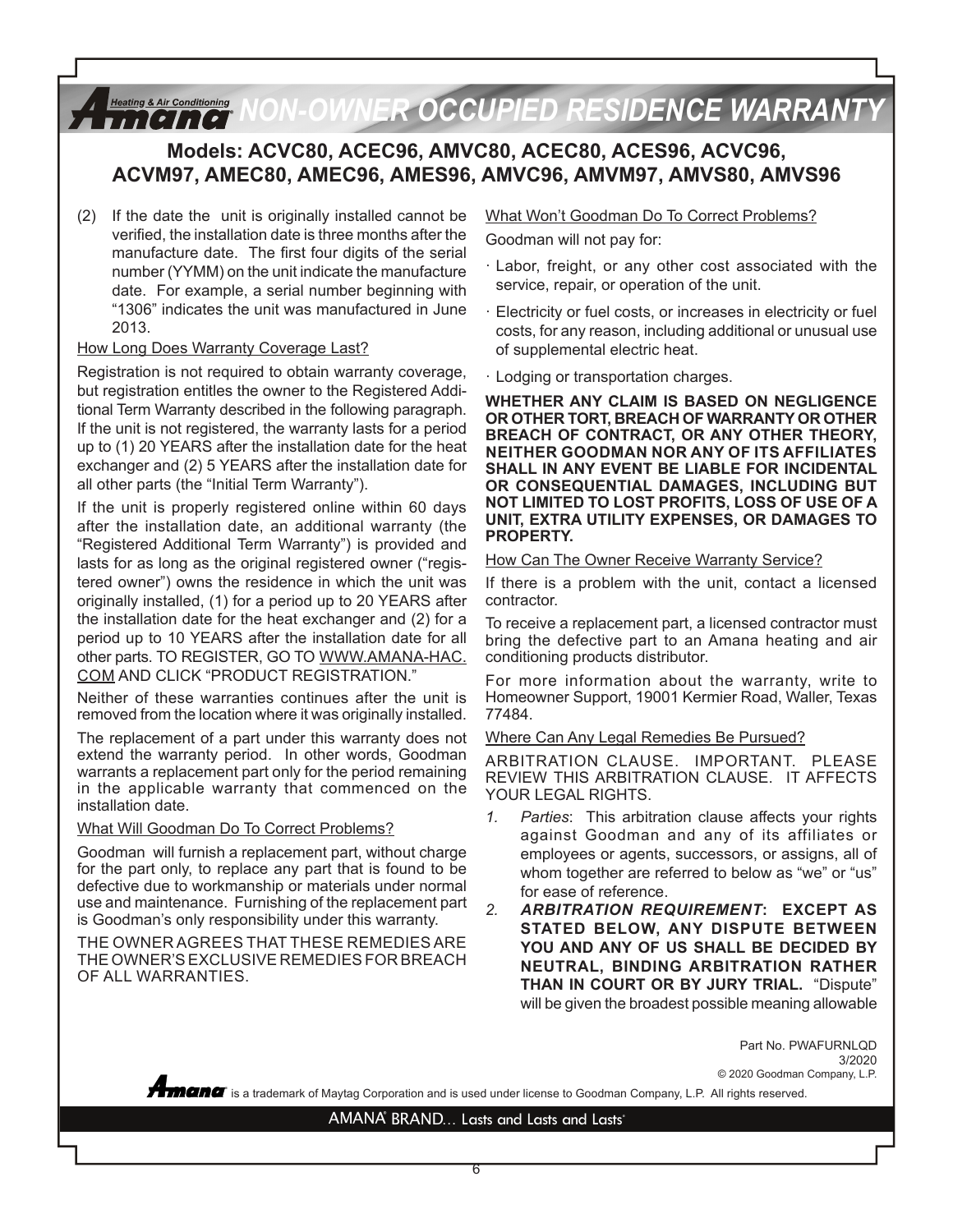#### *NON-OWNER OCCUPIED RESIDENCE WARRANTY***Heating & Air Conditioning**  $11$ [?]  $11$ [?]

### **Models: ACVC80, ACEC96, AMVC80, ACEC80, ACES96, ACVC96, ACVM97, AMEC80, AMEC96, AMES96, AMVC96, AMVM97, AMVS80, AMVS96**

- by law. It includes any dispute, claim, or controversy arising from or relating to your purchase of this heating or air conditioning unit, any warranty upon the unit, or the unit's condition. It also includes determination of the scope or applicability of this Arbitration Clause. The arbitration requirement applies to claims in contract and tort, pursuant to statute, or otherwise.
- *3. CLASS-ARBITRATION WAIVER***: ARBITRATION IS HANDLED ON AN INDIVIDUAL BASIS. IF A DISPUTE IS ARBITRATED, YOU AND WE EXPRESSLY WAIVE ANY RIGHT TO PARTICIPATE AS A CLASS REPRESENTATIVE OR CLASS MEMBER ON ANY CLASS CLAIM YOU MAY HAVE AGAINST US OR WE AGAINST YOU, OR AS A PRIVATE ATTORNEY GENERAL OR IN ANY OTHER REPRESENTATIVE CAPACITY. YOU AND WE ALSO WAIVE ANY RIGHT TO CLASS ARBITRATION OR ANY CONSOLIDATION OF INDIVIDUAL ARBITRATIONS.**
- *4. Discovery and Other Rights*: Discovery and rights to appeal in arbitration are generally more limited than in a lawsuit. This applies to both you and us. Other rights that you or we would have in court may not be available in arbitration. Please read this Arbitration Clause and consult the rules of the arbitration organizations listed below for more information.
- *5. SMALL CLAIMS COURT OPTION***: YOU MAY CHOOSE TO LITIGATE ANY DISPUTE BETWEEN YOU AND ANY OF US IN SMALL CLAIMS COURT, RATHER THAN IN ARBITRATION, IF THE DISPUTE MEETS ALL REQUIREMENTS TO BE HEARD IN SMALL CLAIMS COURT.**
- *6. Governing Law*: For residents of the United States, the procedures and effect of the arbitration will be governed by the Federal Arbitration Act (9 U.S.C. § 1 et seq.) rather than by state law concerning arbitration. For residents of Canada, the procedures and effect of the arbitration will be governed by the applicable arbitration law of the province in which you purchased your unit. The law governing your substantive warranty rights and other claims will be the law of the state or province in which you purchased your unit. Any court having jurisdiction may enter judgment on the arbitration award.
- 7. *Rules of the Arbitration*: If the amount in controversy is less than \$250,000, the arbitration will be decided by a single arbitrator. If the amount in controversy is greater than or equal to \$250,000, the arbitration will be decided by a panel of three arbitrators. The arbitrator(s) will be chosen pursuant to the rules of the administering arbitration organization. United States residents may choose the American Arbitration Association (1633 Broadway, 10<sup>th</sup> Floor, New York, NY 10019, www.adr.org), JAMS (1920 Main Street, Ste. 300, Irvine, CA 92614, www.jamsadr.com), or, subject to our approval, any other arbitration organization. In addition, Canadian residents may choose the ADR Institute of Canada (234 Eglinton Ave. East, Suite 405, Toronto, Ontario, M4P 1K5, www.amic.org). These organizations' rules can be obtained by contacting the organization or visiting its website. If the chosen arbitration organization's rules conflict with this Arbitration Clause, the provisions of this Arbitration Clause control. The award of the arbitrator(s) shall be final and binding on all parties.
- *8. Location of the Arbitration Hearing*: Unless applicable law provides otherwise, the arbitration hearing for United States residents will be conducted in the federal judicial district in which you reside or, for Canadian residents, in the province in which you reside.
- *9. Costs of the Arbitration*: Each party is responsible for its own attorney, expert, and other fees unless applicable law requires otherwise. Goodman will pay your share of the fees charged by the arbitration organization and arbitrator(s) beyond the first \$200. Where permissible by law, you may be required to reimburse Goodman for the fees of the arbitration organization and arbitrator(s) in whole or in part by decision of the arbitrator(s) at the discretion of the arbitrator(s).

Part No. PWAFURNLQD 3/2020 © 2020 Goodman Company, L.P.

 $\degree$  is a trademark of Maytag Corporation and is used under license to Goodman Company, L.P. All rights reserved.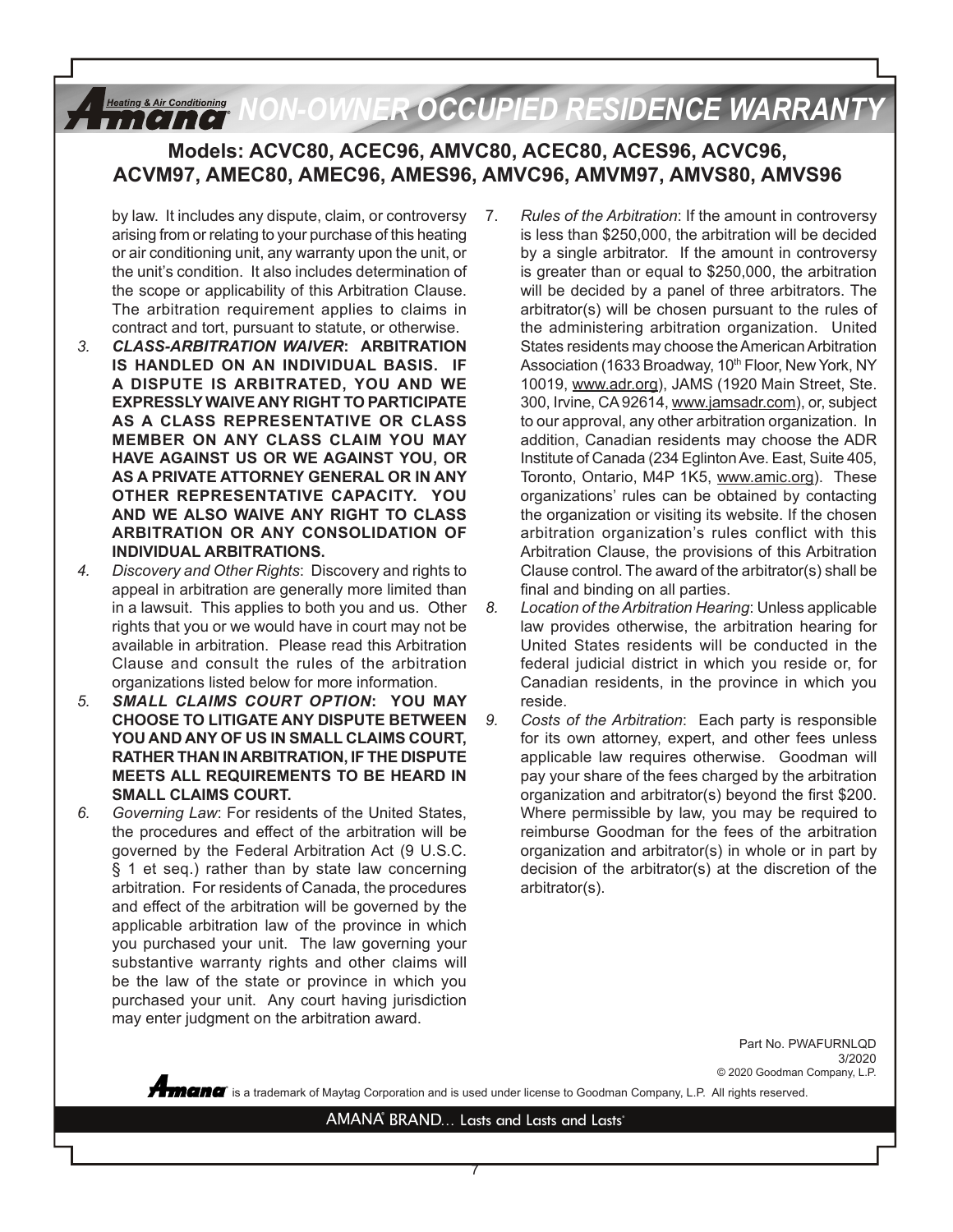#### *OWNER OCCUPIED RESIDENCE WARRANTY* **Heating & Air Conditioning** *i i tetitel*

### **Models: ACVC80, ACEC96, AMVC80, ACEC80, ACES96, ACVC96, ACVM97, AMEC80, AMEC96, AMES96, AMVC96, AMVM97, AMVS80, AMVS96**

*10. Survival and Enforceability of this Arbitration Clause*: This Arbitration Clause shall survive the expiration or termination, or any transfer, of the warranty on your unit. If any part of this Arbitration Clause, except waivers of class-action rights, is found to be unenforceable for any reason, the remainder of this clause and the warranty shall remain enforceable. If, in a case in which class-action allegations have been made, the waiver of class-action rights under this warranty is found to be unenforceable with respect to any part of the dispute, the parts of the dispute as to which the waiver of class-action rights have been found unenforceable will be severed and will proceed in court without reference or application of this Arbitration Clause. Any remaining parts will proceed in arbitration.

> Part No. PWAFURNLQD 3/2020 © 2020 Goodman Company, L.P.

**®** is a trademark of Maytag Corporation and is used under license to Goodman Company, L.P. All rights reserved.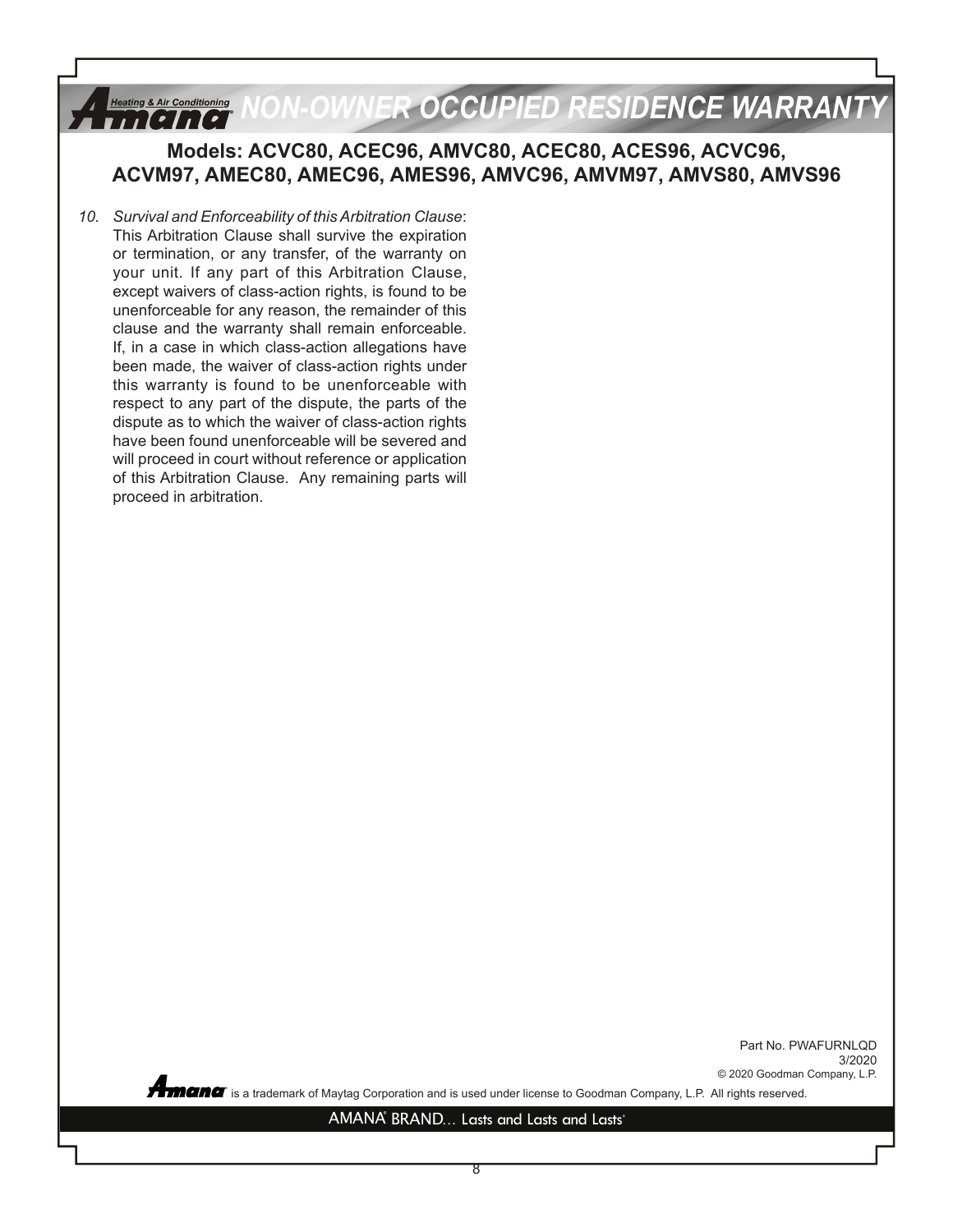

# *COMMERCIAL WARRANTY*

## **Models: ACVC80, ACEC96, AMVC80, ACEC80, ACES96, ACVC96, ACVM97, AMEC80, AMEC96, AMES96, AMVC96, AMVM97, AMVS80, AMVS96**

#### Who Is Providing The Warranty?

This warranty is provided to you by Goodman Company, L.P. ("Goodman"), which warrants all parts of this heating or air conditioning unit, as described below.

To What Type Of Installations Does This Warranty Apply?

This warranty applies to heating and air conditioning units installed in buildings other than residences. Different warranties apply to units installed in owner-occupied residences and in residences not occupied by the owner.

#### What Units Does This Warranty Not Cover?

This warranty does not apply to:

- · Units that are ordered over the Internet, by telephone, or by other electronic means unless the unit is installed by a dealer adhering to all applicable federal, state, and local codes, policies, and licensing requirements.
- Units that are installed outside the United States, its territories, or Canada.
- · Units that are operated in incomplete structures.
- · Units that are installed in residential buildings.

What Problems Does This Warranty Cover?

This warranty covers defects in materials and workmanship that appear under normal use and maintenance.

#### Other Warranties

**THIS WARRANTY IS PROVIDED IN LIEU OF ANY OTHER WARRANTIES, WHETHER BY GOODMAN OR ANY OF ITS AFFILIATES, EXPRESS OR IMPLIED, INCLUDING ANY IMPLIED WARRANTY OF MERCHANTABILITY OR FITNESS FOR A PARTICULAR PURPOSE.** 

#### What Problems Does This Warranty Not Cover?

Goodman is not responsible for:

- Damage or repairs required as a consequence of faulty installation or application.
- Damage as a result of floods, fires, winds, lightning, accidents, corrosive atmosphere, or other conditions beyond Goodman's control.
- Damage or the need for repairs arising from the use of components or accessories not compatible with this unit.
- · Normal maintenance as described in the installation and operating manual, such as cleaning of the coils, filter cleaning and/or replacement, and lubrication.
- · Parts or accessories not supplied or designated by the manufacturer.
- · Damage or the need for repairs resulting from any improper use, maintenance, operation, or servicing.
- Damage or failure of the unit to start due to interruption in electrical service or inadequate electrical service.
- · Any damage caused by frozen or broken water pipes in the event of equipment failure.
- Changes in the appearance of the unit that do not affect its performance.
- · Replacement of fuses and replacement or resetting of circuit breakers.

#### When Does Warranty Coverage Begin?

Warranty coverage begins on the "installation date." The installation date is one of two dates:

- (1) The installation date is the date that the unit is originally installed.
- (2) If the date the unit is originally installed cannot be verified, the installation date is three months after the manufacture date. The first four digits of the serial number (YYMM) on the unit indicate the manufacture date. For example, a serial number beginning with "1306" indicates the unit was manufactured in June 2013.

#### How Long Does Warranty Coverage Last?

The warranty lasts for a period up to (1) 20 YEARS for the heat exchanger and (2) 5 YEARS for all other parts.

Neither of these warranty periods continues after the unit is removed from the location where it was originally installed.

The replacement of a part under this warranty does not extend the warranty period. In other words, Goodman warrants a replacement part only for the period remaining in the applicable warranty that commenced on the installation date.

> Part No. PWAFURNLQD 3/2020 © 2020 Goodman Company, L.P.

 $\degree$  is a trademark of Maytag Corporation and is used under license to Goodman Company, L.P. All rights reserved.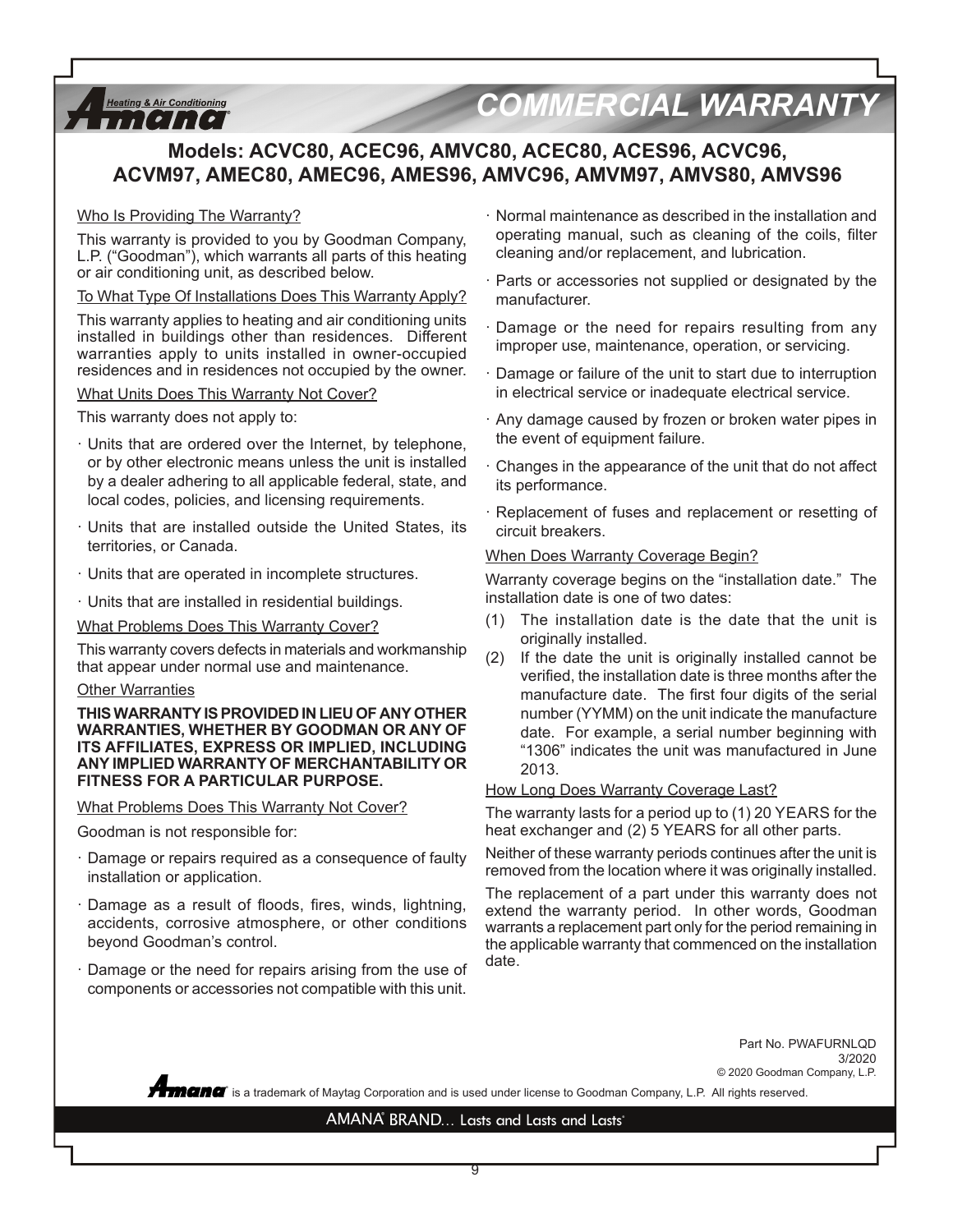#### **Heating & Air Conditioning** *THEIRE*

# *COMMERCIAL WARRANTY*

### **Models: ACVC80, ACEC96, AMVC80, ACEC80, ACES96, ACVC96, ACVM97, AMEC80, AMEC96, AMES96, AMVC96, AMVM97, AMVS80, AMVS96**

#### What Will Goodman Do To Correct Problems?

Goodman will furnish a replacement part, without charge for the part only, to replace any part that is found to be defective due to workmanship or materials under normal use and maintenance. Furnishing of the replacement part is Goodman's only responsibility under this warranty.

THE OWNER AGREES THAT THESE REMEDIES ARE THE OWNER'S EXCLUSIVE REMEDIES FOR BREACH OF ALL WARRANTIES.

What Won't Goodman Do To Correct Problems?

Goodman will not pay for:

- · Labor, freight, or any other cost associated with the service, repair, or operation of the unit.
- · Electricity or fuel costs, or increases in electricity or fuel costs, for any reason, including additional or unusual use of supplemental electric heat.
- · Lodging or transportation charges.

**WHETHER ANY CLAIM IS BASED ON NEGLIGENCE OR OTHER TORT, BREACH OF WARRANTY OR OTHER BREACH OF CONTRACT, OR ANY OTHER THEORY, NEITHER GOODMAN NOR ANY OF ITS AFFILIATES SHALL IN ANY EVENT BE LIABLE FOR INCIDENTAL OR CONSEQUENTIAL DAMAGES, INCLUDING BUT NOT LIMITED TO LOST PROFITS, LOSS OF USE OF A UNIT, EXTRA UTILITY EXPENSES, OR DAMAGES TO PROPERTY.**

How Can The Owner Receive Warranty Service?

If there is a problem with the unit, contact a licensed contractor.

To receive a replacement part, a licensed contractor must bring the defective part to an Amana heating and air conditioning products distributor.

For more information about the warranty, write to Homeowner Support, 19001 Kermier Road, Waller, Texas 77484.

Where Can Any Legal Remedies Be Pursued?

ARBITRATION CLAUSE. IMPORTANT. PLEASE REVIEW THIS ARBITRATION CLAUSE. IT AFFECTS YOUR LEGAL RIGHTS.

*1. Parties*: This arbitration clause affects your rights against Goodman and any of its affiliates or employees or agents, successors, or assigns, all of whom together are referred to below as "we" or "us" for ease of reference.

- *2. ARBITRATION REQUIREMENT***: EXCEPT AS STATED BELOW, ANY DISPUTE BETWEEN YOU AND ANY OF US SHALL BE DECIDED BY NEUTRAL, BINDING ARBITRATION RATHER THAN IN COURT OR BY JURY TRIAL.** "Dispute" will be given the broadest possible meaning allowable by law. It includes any dispute, claim, or controversy arising from or relating to your purchase of this heating or air conditioning unit, any warranty upon the unit, or the unit's condition. It also includes determination of the scope or applicability of this Arbitration Clause. The arbitration requirement applies to claims in contract and tort, pursuant to statute, or otherwise.
- *3. CLASS-ARBITRATION WAIVER***: ARBITRATION IS HANDLED ON AN INDIVIDUAL BASIS. IF A DISPUTE IS ARBITRATED, YOU AND WE EXPRESSLY WAIVE ANY RIGHT TO PARTICIPATE AS A CLASS REPRESENTATIVE OR CLASS MEMBER ON ANY CLASS CLAIM YOU MAY HAVE AGAINST US OR WE AGAINST YOU, OR AS A PRIVATE ATTORNEY GENERAL OR IN ANY OTHER REPRESENTATIVE CAPACITY. YOU AND WE ALSO WAIVE ANY RIGHT TO CLASS ARBITRATION OR ANY CONSOLIDATION OF INDIVIDUAL ARBITRATIONS.**
- *4. Discovery and Other Rights*: Discovery and rights to appeal in arbitration are generally more limited than in a lawsuit. This applies to both you and us. Other rights that you or we would have in court may not be available in arbitration. Please read this Arbitration Clause and consult the rules of the arbitration organizations listed below for more information.
- *5. SMALL CLAIMS COURT OPTION***: YOU MAY CHOOSE TO LITIGATE ANY DISPUTE BETWEEN YOU AND ANY OF US IN SMALL CLAIMS COURT, RATHER THAN IN ARBITRATION, IF THE DISPUTE MEETS ALL REQUIREMENTS TO BE HEARD IN SMALL CLAIMS COURT.**

Part No. PWAFURNLQD 3/2020 © 2020 Goodman Company, L.P.

**®** is a trademark of Maytag Corporation and is used under license to Goodman Company, L.P. All rights reserved.